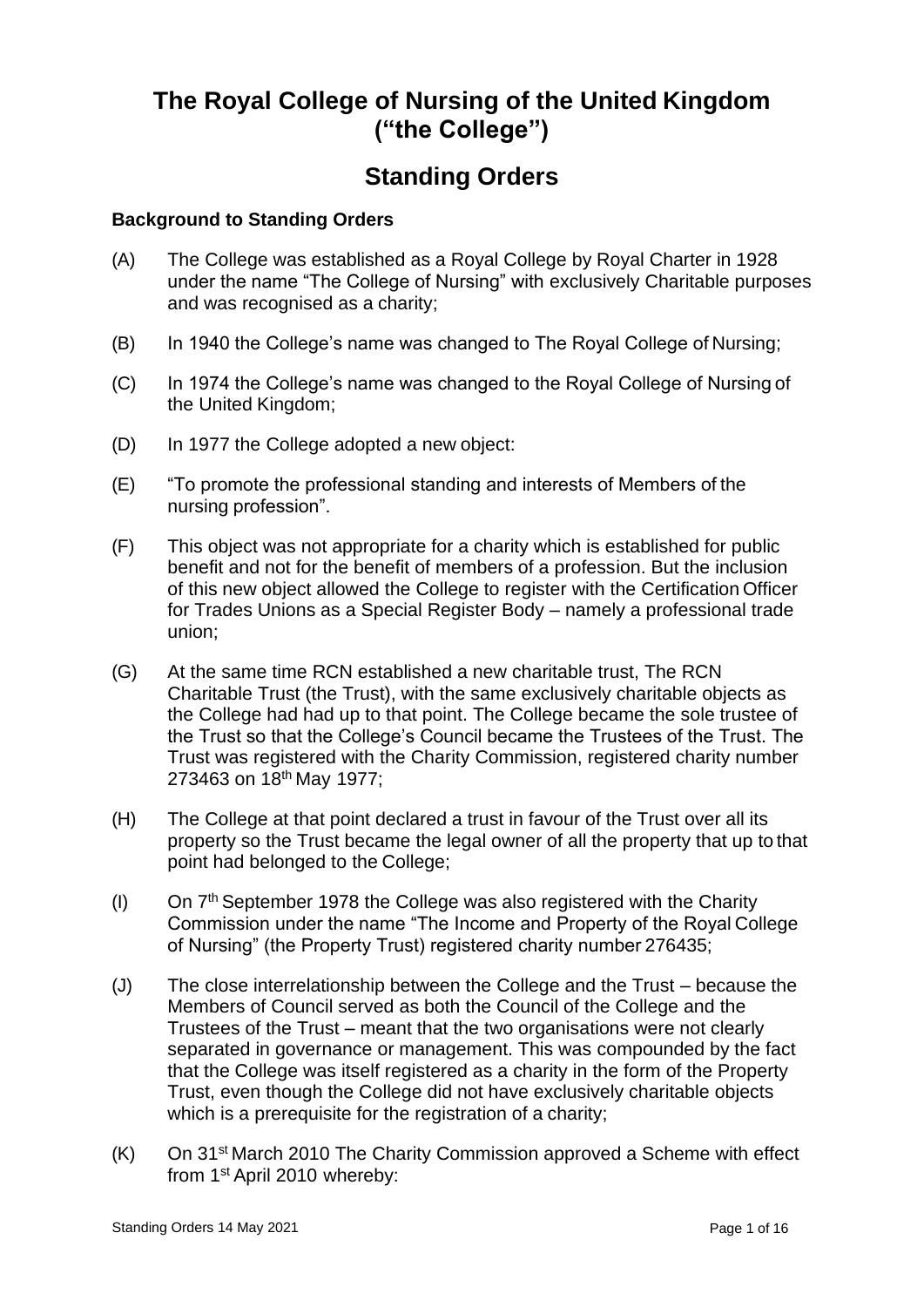- (L) The assets of the Trust were divided between the College and a new registered charity with more separate governance, the RCN Foundation registered charity no 1134606;
- (M) With effect from 1st April 2010 the Privy Council approved amendments to the College's Royal Charter removing specific references to it acting as a charity and giving it express powers to provide Provident Benefits appropriate to a professional trade union, those amendments having been approved by the members at the annual general meeting held on 28<sup>th</sup> October 2009;
- (N) The Trust and the Property Trust were removed from the Charity Commission Register on 21st December 2010 thus creating the current governance structure which comprises:
	- the College, established by Royal Charter and a special register body under Trades Union law; and
	- the RCN Foundation, a separate registered charity linked to the College but legally separate from it;
- (O) As a Royal College the College is obliged to provide educational and training commensurate with its role. The governance structure has to reflect this role. At the same time, the College is also one of the largest trade unions in the country. Hence within the College there are two distinctive strands of activity, which reflect the fact that the College is accountable to two principal regulators, The Privy Council for Royal College status and the Certification Office for Trade Union status;
- $(P)$  On 12<sup>th</sup> May 2011 a supplemental Charter for the College took effect which supersedes the previous Charter. In particular the supplemental Charter allows the College to adopt or amend Standing Orders for the internal governance of the Society, by Special Resolution (Article 16); and
- (Q) These Standing Orders were adopted by the College on  $20<sup>th</sup>$  October 2010 to take effect from 1st April 2011. They were subsequently amended by the membership in general meeting on 26<sup>th</sup> October 2011, 17<sup>th</sup> October 2012, 21<sup>st</sup> June 2016, 20<sup>th</sup> May 2019, 27<sup>th</sup> November 2020, and 14th May 2021.

## **1. Definitions**

In these Standing Orders all words and phrases which are defined in the Royal Charter shall have the same meaning as in the Royal Charter:

- 1.1 "Address" means a Member's mailing address as specified in the Roll but also includes a number or address for the purpose of sending or receiving documents by Electronic Means;
- 1.2 "Annual General Meeting" means the annual general meeting held in accordance with Article 10 of the Charter;
- 1.3 "Associate or Affiliate" means a person admitted as an Associate or Affiliate of the College in accordance with Standing Orders;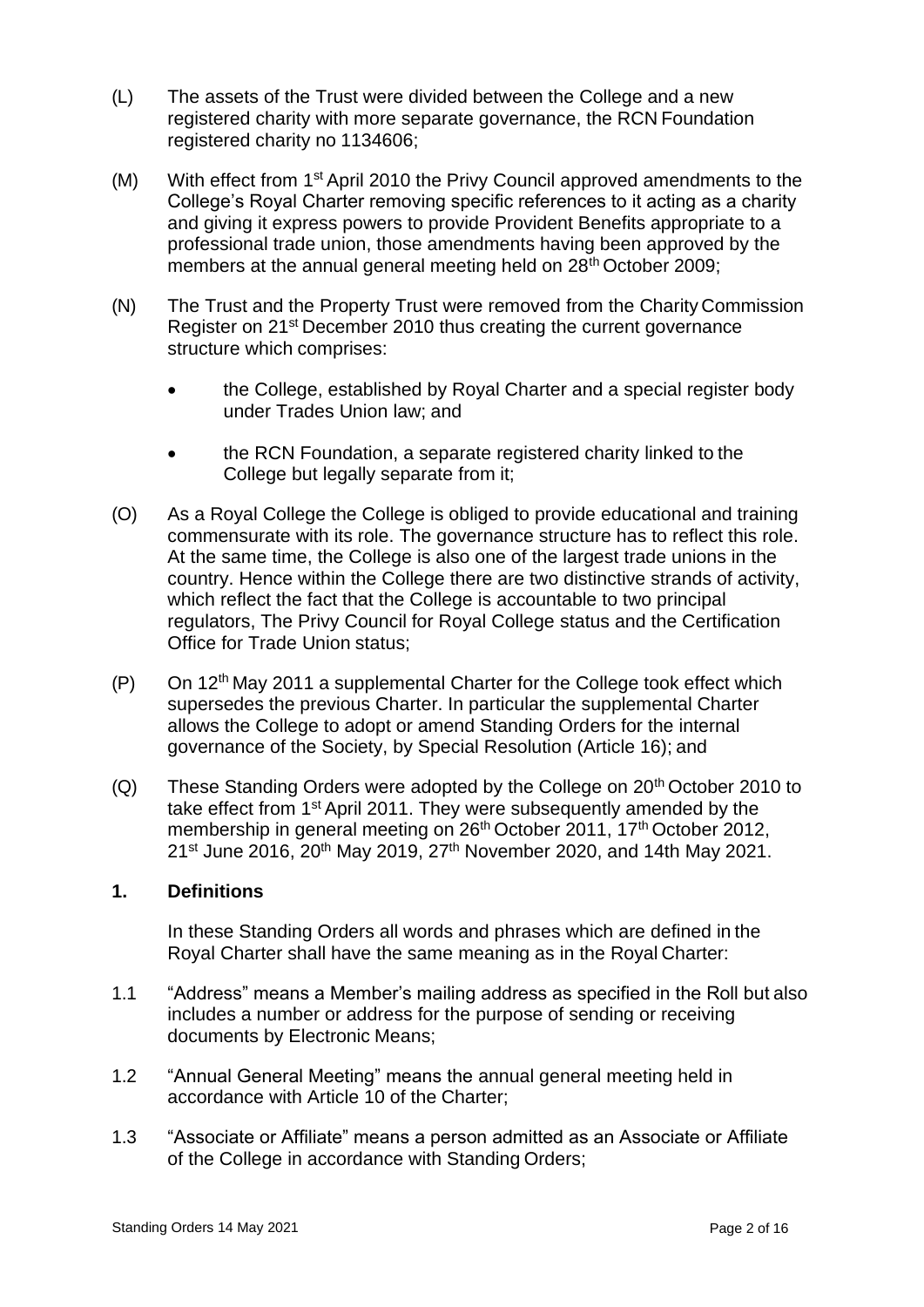- 1.4 "Branch" means a branch of the College in England, Wales, Scotland and Northern Ireland recognised by the Council;
- 1.5 "Chair" means the Chair for the time being of the Council as elected by Council Members in accordance with Standing Order 20;
- 1.6 "Electronic Form" means if a document or information is sent or supplied by Electronic Means (for example by email or fax) or by any other means while in an electronic form (for example sending a disk by post);
- 1.7 "Electronic Means" means if a document or information is sent or supplied so that it is sent initially and received at its destination by means of electronic equipment for the processing (which expressly includes digital compression) or storage of data and entirely transmitted, conveyed and received by wire, by radio, by optical means or by other electromagnetic means;
- 1.8 "General Meeting" has the meaning ascribed to it in Standing Order 13;
- 1.9 "Hard Copy" or "Hard Copy Form" means if a document or information is sent or supplied in a paper copy or similar form capable of being read;
- 1.10 "Member" means a person who is a member of the College and includes Student Members;
- 1.11 "National and Regional Board" means a National or Regional Board of the College established by the Council in accordance with Standing Order 23;
- 1.12 "Nursing Support Worker" means a nursing support worker admitted to nursing support worker membership of the College in accordance with Standing Order 5.2.4
- 1.13 "Nursing Support Workers Committee" means that body recognised by the Council as representing the nursing support workers constituency of the College;
- 1.14 "RCN Forums" means those bodies established [by Council] to provide an opportunity for members to network, share best practice and lead the development of knowledge within specialist areas of interest;
- 1.15 "Returning Officer" means a person appointed by the Council to serve as Returning Officer in the event of any election conducted in accordance with Standing Orders and who is not a Member of the College;
- 1.16 "Roll" means the roll of Members maintained by the College by whatever means;
- 1.17 "Students' Committee" means that body recognised by the Council as representing the Student Members;
- 1.18 "Student Member" means a student admitted to Student Membership of the College in accordance with Standing Order 5.2.2;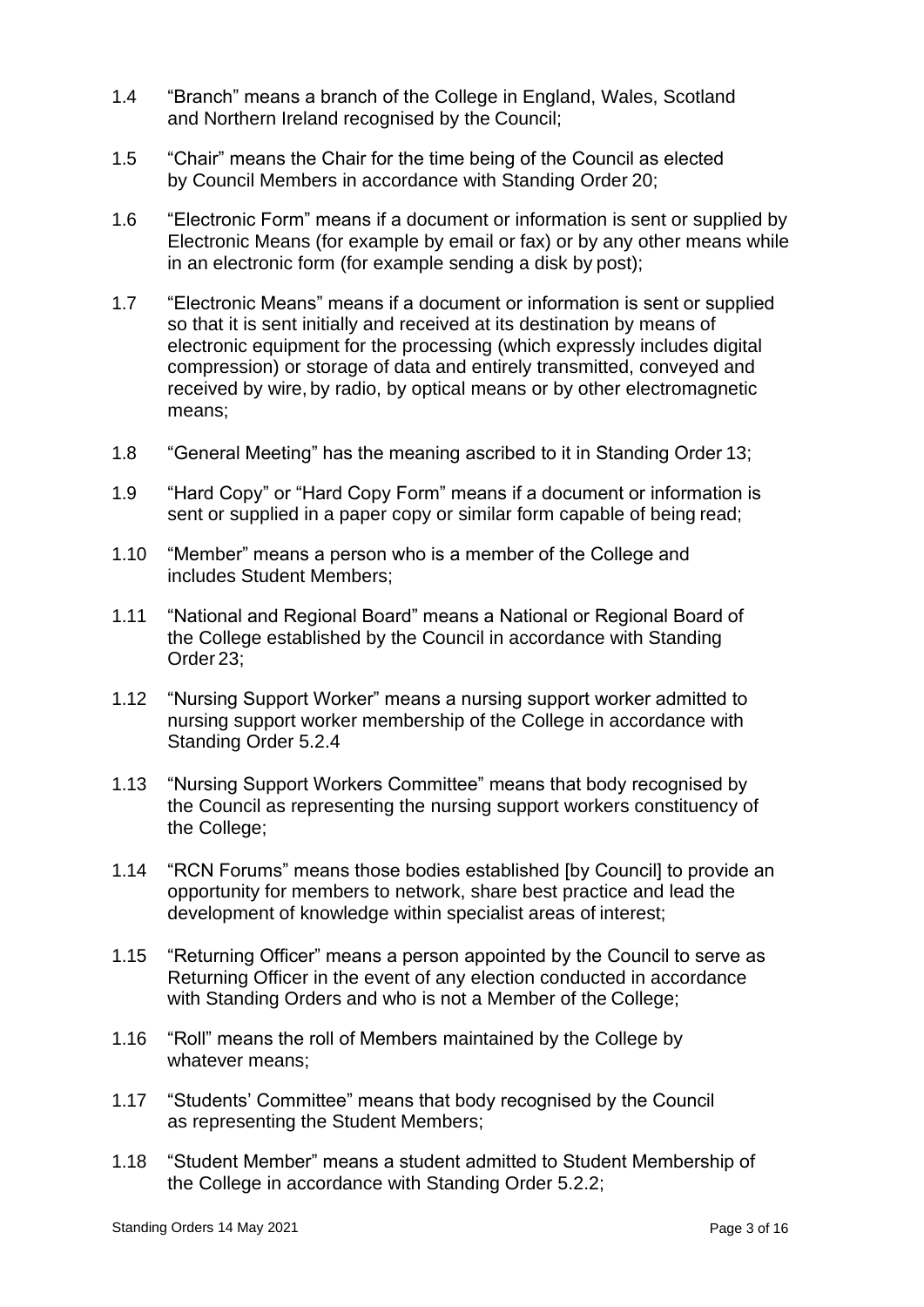1.19 "Vice Chair" means the Vice Chair of the Council elected by Council in accordance with Standing Order 20.

## **2. The Headquarters**

The Headquarters of the College will be at 20 Cavendish Square, London W1G 0RN unless the Council with the approval of the Members in General Meeting decides otherwise.

### **3. Power to Call Industrial Action**

- 3.1 It is a fundamental principle of the College that its Members shall not act in any way which is detrimental to the wellbeing or interests of their patients or clients. Without prejudice to this fundamental principle, the Council is empowered to authorise action by Members in furtherance of an industrial dispute and to make regulations governing the procedure to be followed;
- 3.2 No industrial action shall be taken by any Member without the prior authorisation of the Council;
- 3.3 The Council will not authorise any form of industrial action unless satisfied that such form will not be detrimental to the wellbeing or interests of patients or clients;
- 3.4 The Council will ensure that any authorised industrial action complies with both the relevant trade union legislation in force at the time and with the RCN Code of Practice on Industrial Action;
- 3.5 The Council may delegate to a committee of the Council the power to make recommendations when, where and in what form industrial action may be taken by Members (subject always to the provisions of the above clauses). Such committee may be convened at the request of the Chair of the Council or the Chief Executive & General Secretary; and
- 3.6 This order may not be altered, amended, added to or repealed other than by Special Resolution of the College in General Meeting.

## **4. Membership of the International Council of Nurses**

4.1 The College shall continue in membership of the International Council of Nurses representing the United Kingdom, unless the Council with the approval of the College in General Meeting shall otherwise determine.

#### **5. Membership**

- 5.1 Council shall maintain the Roll;
- 5.2 The Council may admit to membership of the College in its discretion any persons who are:
	- 5.2.1 on a register of persons engaged in nursing;
	- 5.2.2 studying to acquire any of the qualifications necessary for them to have their name included on any register established by an Act of Parliament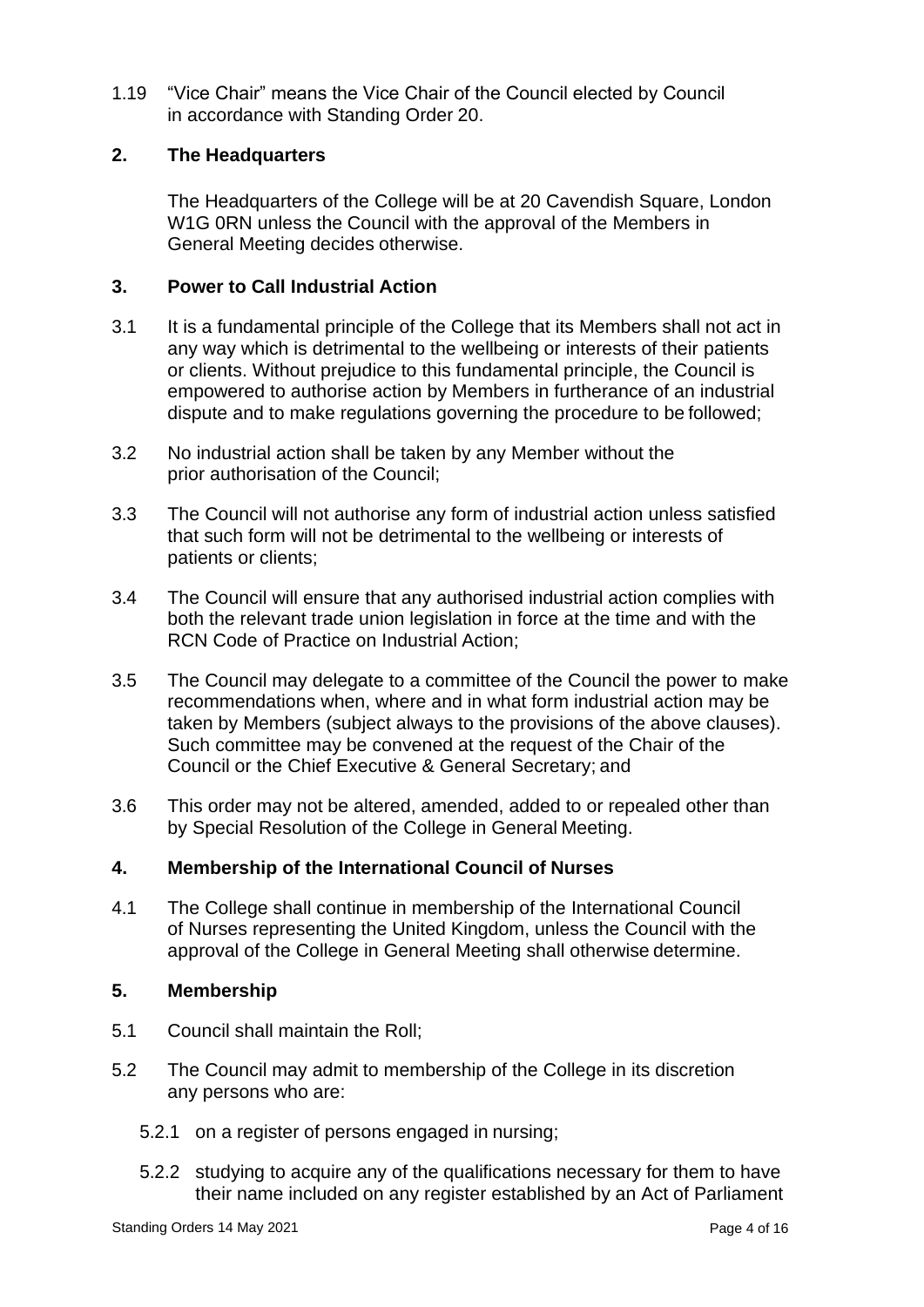or by licence;

- 5.2.3 admitted to membership on the grounds of distinction in nursing;
- 5.2.4 engaged in supporting nursing in health and social care as Council may from time to time determine.

Provided that the Council may at its discretion decline to admit any person to membership of the College provided that it shall state its reasons in writing and return any subscription paid by any such person;

- 5.3 The Council may, if it thinks fit order the removal from the Roll the name of any Member whose subscription is in arrears for not less than three months;
- 5.4 The rights and privileges of every Member shall be personal and not transferable or transmissible;
- 5.5 Subject to a Member's statutory rights the Council shall have power to discipline any Member (including power to order the removal of the Member from the Roll) who in the opinion of the Council has not met the standards of behaviour and conduct expected of them, provided that no Member's name be removed (or suspended) from the Roll for this reason unless that Member shall have been given a reasonable opportunity of being heard by the Council or a committee established by Council in his or her own defence. The Council shall for this purpose make Regulations laying down how an allegation that a member has not met the standards of behaviour and conduct expected of them shall be investigated and adjudicated upon, what duty there shall be to report it and what sanctions (including removal or suspension from the Roll) may be imposed where misconduct or gross misconduct is found, as well as any matters attendant thereon;
- 5.6 The Council may also in its discretion restore the name of any person so removed if that person has complied with such conditions or requirements as may be laid down by the Council for the restoration of the name of such person to the Roll;
- 5.7 The Council may admit any person as an associate/affiliate of the RCN on such conditions as the Council shall, subject to the provisions of these Standing Orders, from time to time determine.
- 5.8 The Council shall have power from time to time to establish, recognise and change the name, nature or constitution of membership bodies.
- 5.9 The Council shall have the power to define who are RCN activists and representatives and to accredit and disaccredit RCN members as representatives. The Council shall lay down regulations, policies and processes for this purpose. Any disaccreditation process shall include a reasonable opportunity for the member to be heard.

#### **6. Subscription Rates**

6.1 Every Member shall pay an annual subscription as shall from time to time be determined by the College in General Meeting on the recommendation of the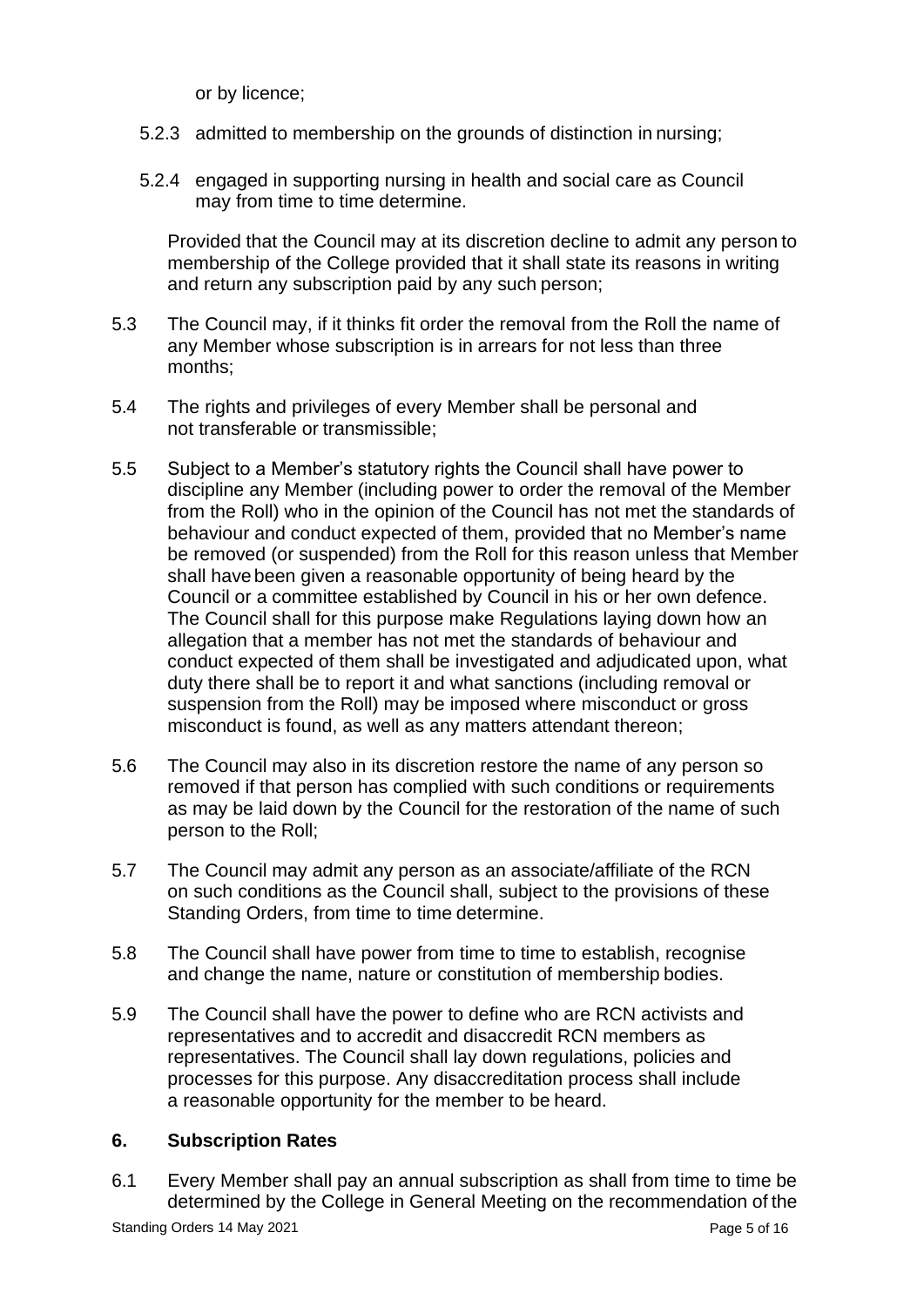Council.

6.2 Save as provided in the Charter or in Standing Orders no fee or other contribution shall be demanded from any person as a condition of that person becoming or continuing a Member.

## **7. Composition of the Council and Method of Election**

- 7.1 Those Council Members who are serving at the date on which these Standing Orders take effect shall continue in office in accordance with the terms of their tenure;
- 7.2 There shall be 17 Council Members comprising the President, Deputy President, 14 Council Members elected in accordance with Standing Orders and the Chair of Congress ex officio. The Chair of Congress shall be a non- voting Council Member;
- 7.3 The term of office of Members elected to the Council shall be four years except for the place allocated to the Student Member which shall be filled in accordance with the provisions of Standing Orders. One half of the Members elected to the Council shall retire every two years;
- 7.4 For the purposes of nomination and election to the Council there shall be fourteen constituencies: nine regional constituencies in England, and a country constituency in each of Scotland, Wales and Northern Ireland, a student constituency, and a Nursing Support Worker constituency. One Council Member shall be elected in each constituency;
- 7.5 For the purposes of the election of Council Members in the nine English regions the Council may from time to time fix or revise the geographical boundaries of such regions. One English region shall for the purposes of this Standing Order and of any determinations made thereunder be deemed to include the Channel Islands and another English region shall be deemed to include the Isle of Man;
- 7.6 No salaried Member who is on the staff of the College shall be eligible for election to the Council and for a minimum of a further 2 years after they leave the employment of the College;
- 7.7 The President and Deputy President shall be Members of the Council ex-officio;
- 7.8 Any person serving as a Council Member ex-officio shall continue as such for so long as he or she occupies the relevant office and on relinquishing the same he or she shall vacate his or her place on the Council which shall be filled by his or her successor in office; and

## **8. Elections**

8.1 Not less than six months before the 1 January in any given calendar year in which Council Members are to be elected, the Council shall appoint a Returning Officer, to be responsible for, and to make such regulations as are necessary for, the proper conduct of the election. The Council with the approval of the Returning Officer shall fix the date by which nominations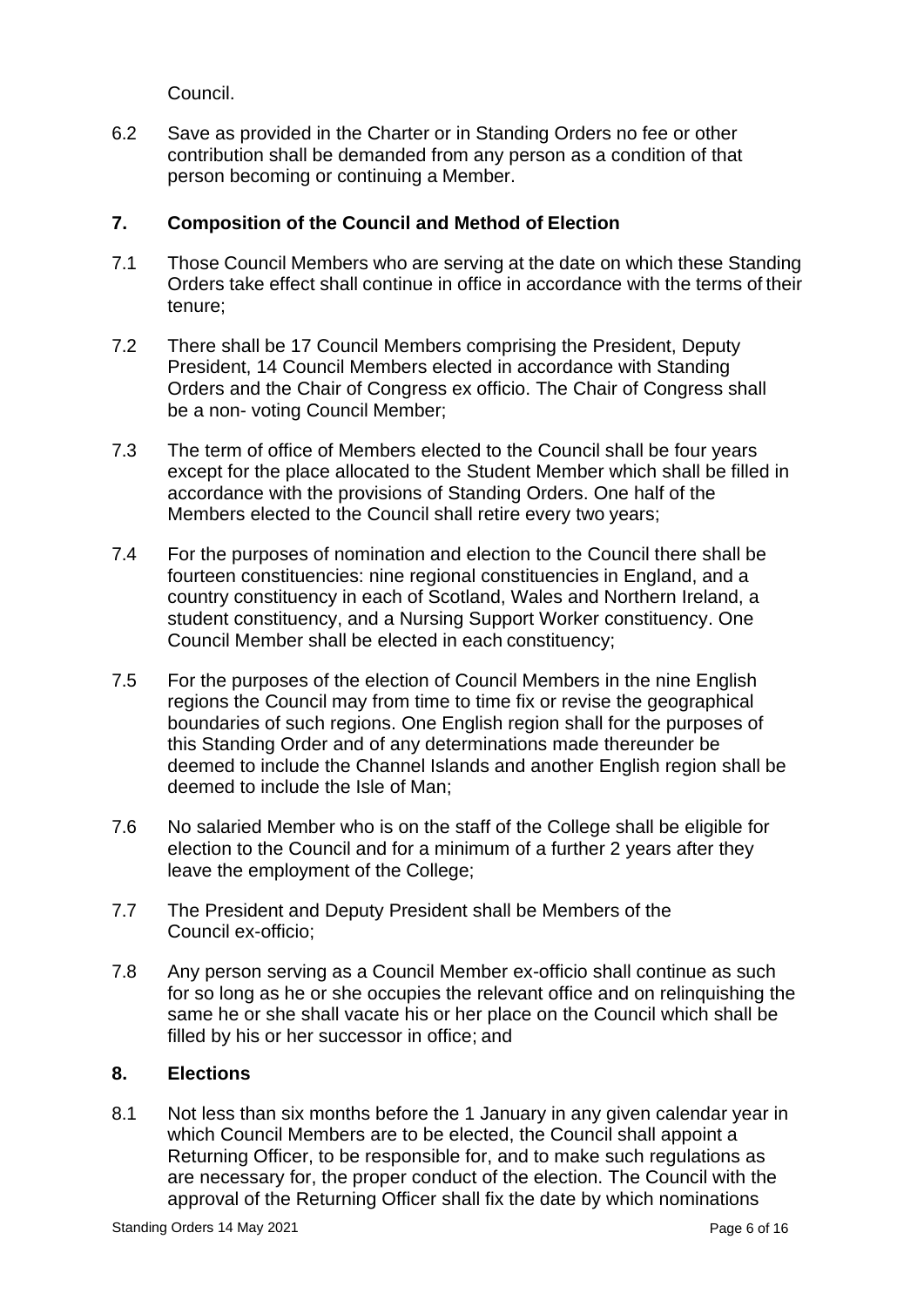and voting papers are to be received;

- 8.2 The right of nomination for election to the Council in the nine regional constituencies in England and a country constituency in each of Scotland, Wales and Northern Ireland shall be reserved to Nurse Members . Candidates for election must be nominated by two Nurse Members of the constituency in which the election is being held.
- 8.3 The Council shall procure that there be sent to every Member before the date at which the results of the election are to be received a voting paper in such form as the Council with the approval of the Returning Officer shall determine setting out the names of all candidates and the constituencies in which they are standing for election and categories in which they are standing for election. Every Member shall be entitled to cast one vote or to express an order of preference for each seat to be filled in the constituency in which the notified address of the Member falls and for no candidate in any other constituency;
- 8.4 If there is no duly qualified person nominated to fill a vacancy in any constituency the Council may appoint a person to fill such vacancy. Any person so appointed shall be a person who under the terms of Standing Order 10 would have met the requirements for election in that constituency;
- 8.5 The vacancies for the places on the Council in each constituency shall be filled by the candidate or candidates who receive the highest number of votes in the constituency, as the case may be; and
- 8.6 Notwithstanding the provision that the results of the election of Council Members shall be received by the 1 January in any given calendar year it shall be permissible to notify candidates of the outcome of their candidature in advance of that date.

## **9. Student member and Nursing Support Worker member of Council**

- 9.1 The election to the Student place on the Council shall take place every two years in advance of 1 January in the year the term of office starts. Six months before that date the Council shall appoint a Returning Officer to be responsible for and to make such regulations as are necessary for the proper conduct of the election. The Council, with the approval of the Returning Officer, shall determine the date by which nomination and voting papers are to be received;
- 9.2 The Student Members eligible for nomination shall be those who are at such a stage in their education as to be ineligible to qualify for initial or further registration as the case may be before completing at least six months of their term of office;
- 9.3 The right of nomination to this place shall be reserved to the Student Members through student units recognised by the Council where such units exist or by the Student Members within the Branches. In the event of there being no person nominated to fill this place on the Council, the Council may appoint a person to fill the vacancy but before making such an appointment shall consult with the Students' Committee;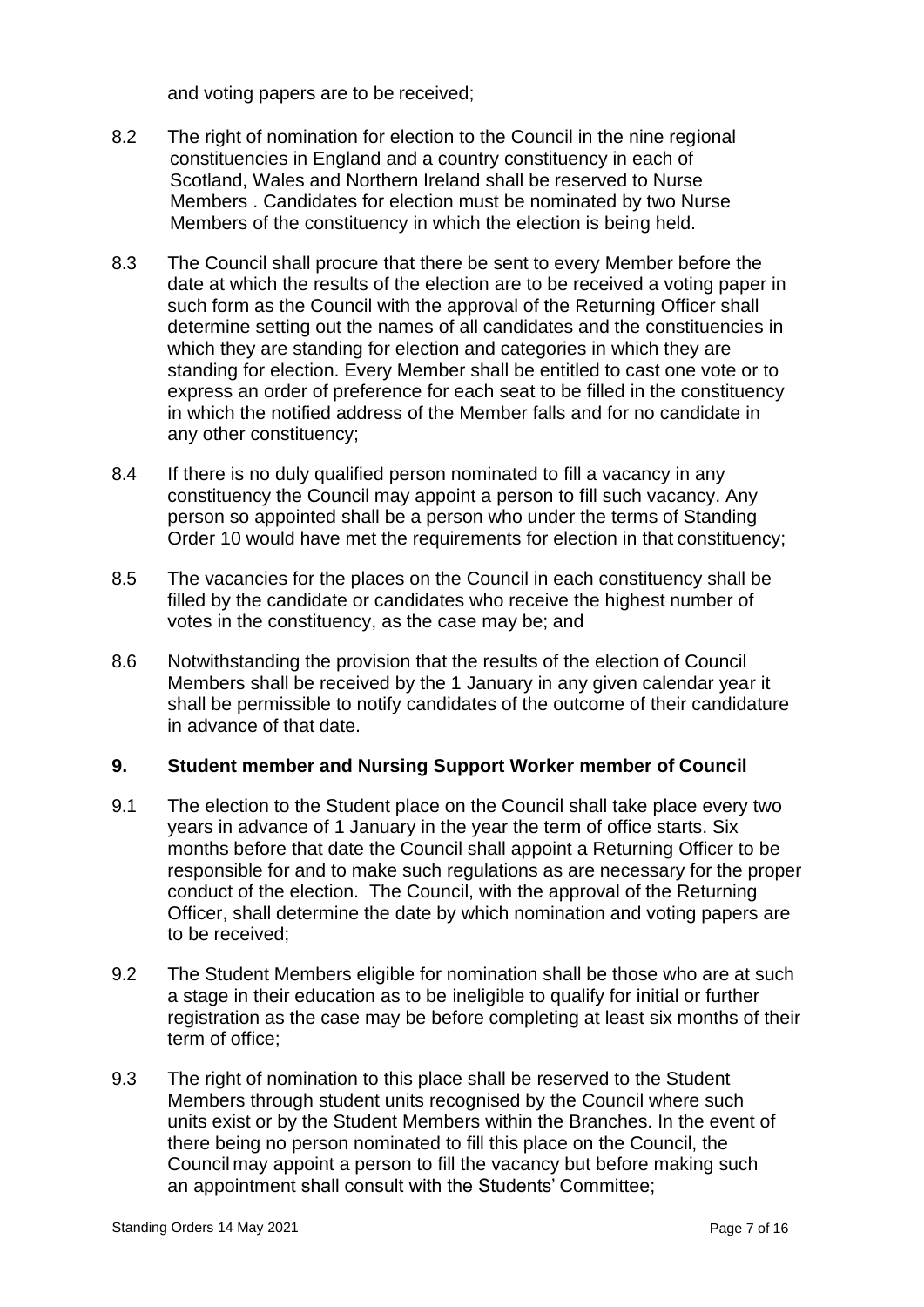- 9.4 Every Student Member shall be entitled to cast one vote for any candidate for the Student Member place to be filled on the Council; and
- 9.5 A Student Member shall have all the rights as regards voting in ballots and at meetings of the College accorded to Members but no Student Member of the College shall have the right to be nominated for election to the Council or to vote in the election of Council Members (other than in the election of President and Deputy President) except to fill the Student Member place on the Council.
- 9.6 The Students Committee**,** or such other body as may for the time being be recognised by the Council as representative of the Student Membership, shall elect a chair from amongst its members annually.
- 9.7 The right of nomination to the Nursing Support Worker place on Council shall be reserved to the Nursing Support Worker membership through the constituency of such members recognised by the Council in the manner described in the RCN regulations. In the event of there being no person nominated to fill this place on the Council, the Council may appoint a person to fill the vacancy but before making such an appointment shall consult with the Nursing Support Workers Committee or that body recognised by Council as representing the Nursing Support Workers.
- 9.8 Every Nursing Support Worker shall be entitled to cast one vote for any candidate for the Nursing Support Worker place on the Council; and
- 9.9 A Nursing Support Worker shall have all the rights as regards voting in ballots and at meetings of the College accorded to Members but no Nursing Support Worker of the College shall have the right to be nominated for election to the Council or to vote in the election of Council Members (other than in the election of President and Deputy President) except to fill the Nursing Support Worker place on the Council.
- 9.10 The Nursing Support Workers Committee**,** or such other body as may for the time being be recognised by the Council as representative of the Nursing Support Workers, shall elect a chair from amongst its members annually.

# **10. Eligibility for Council Membership**

10.1 Any person being an elected Council Member who ceases to have an address within the constituency for which he or she was elected shall thereupon cease to be a Council Member.

# **11. Casual Vacancies**

- 11.1 In exercising its power to fill any casual vacancy which may arise on the Council, the Council shall adopt the following procedure:
- 11.2 Where a vacancy occurs after the election of a Council Member, the Council shall cause a by-election to be held to replace such Council Member; such by- election shall be conducted in accordance with the procedure laid down in

Standing Orders 14 May 2021 **Page 8 of 16** Standing Orders 14 May 2021 Standing Order 8.3, except that the timing shall not be related to start of the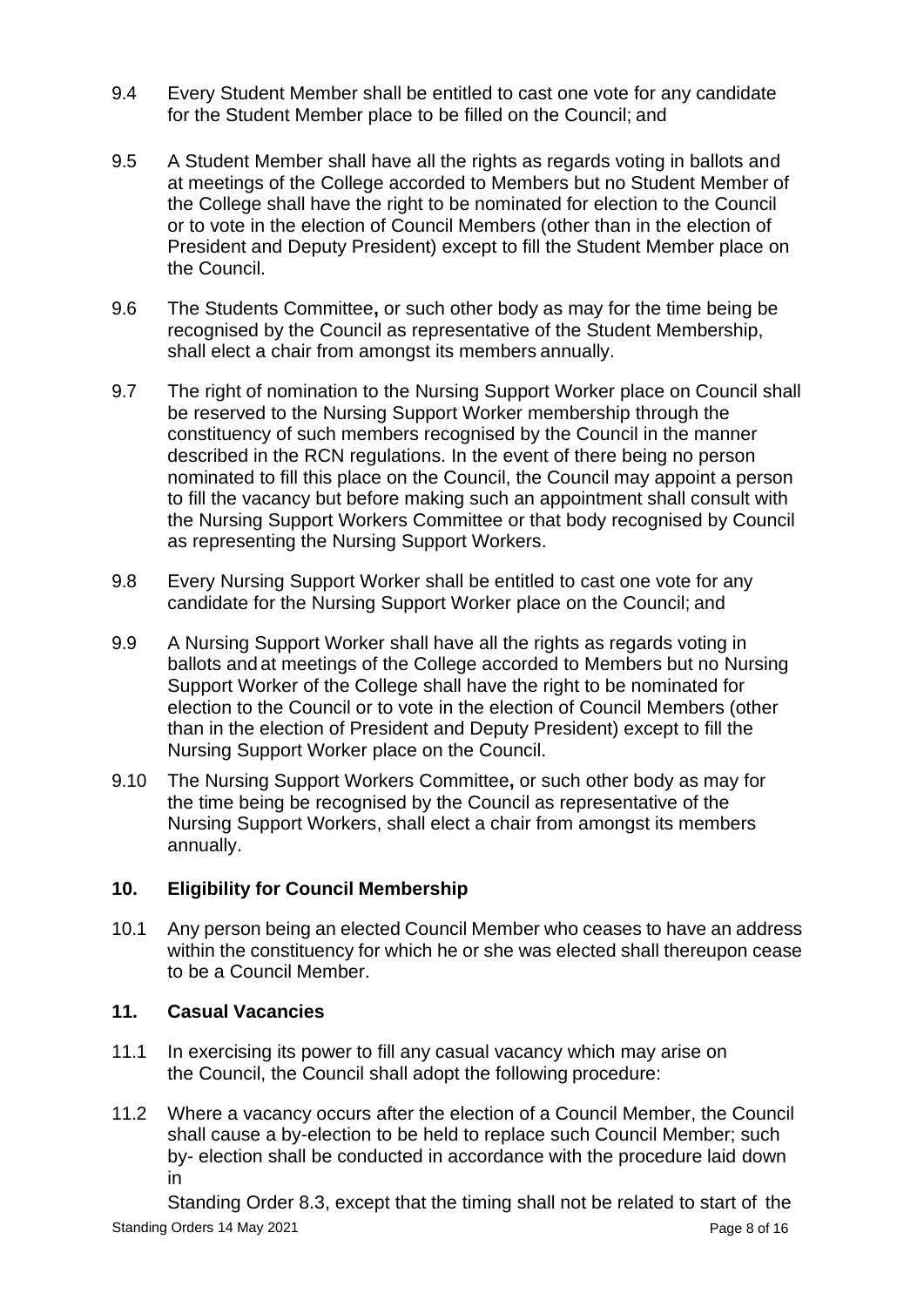calendar year.

# **12. The President and Deputy President**

- 12.1 The President and the Deputy President shall each hold office from the 1 January in any given year and hold office for a period of two years from that date. In exceptional circumstances, the term of office can be extended by up to six months by Council.
- 12.2 They shall each be eligible for re-election for one further period of two years but no person who has served in either office for two periods of office shall be eligible to stand for election to that office thereafter;
- 12.3 In the case of the death or resignation of the President or Deputy President whilst in office or their ceasing for any other reason to be a Member, Council shall elect some other person to be President or Deputy President as the case may be for the remainder of the term of office;
- 12.4 The President and Deputy President shall be elected by the Members (including the Student Members and Nursing Support Workers) from among members (but not Student Members or Nursing Support Workers).
- 12.5 Not less than six months before the 1 January in any given calendar year in which the new or re-elected President and Deputy President shall take up office the Council shall appoint a Returning Officer to be responsible for and to make such regulations as are necessary for the proper conduct of the elections to these offices. The elections to the office of President and Deputy President shall be separate but concurrent;
- 12.6 The Council shall determine the dates by which nomination and voting papers are to be received. Nominations must be made by two members of the College and shall be signed by the person nominated and shall incorporate a declaration of his or her ability, if elected, to fulfil the commitments of the President or Deputy President as the case may be. No person may be nominated for both offices in the same elections.
- 12.7 The Council shall procure that there be sent to every Member before the date at which the new or re-elected President and Deputy President shall take up office, voting papers in such form as the Council shall determine setting out the names of the candidates. Every Member shall be entitled to cast one vote in each election.

## **13. General Meetings**

- 13.1 At least twenty-one clear days' notice shall be given of all General Meetings of the College specifying the place, day and hour of the meeting and the nature of the business to be transacted;
- 13.2 The Council may in its discretion convene a General Meeting;
- 13.3 The Council shall on the requisition in writing, whether consisting of one or more documents, signed by at least one thousand Members, which requisition shall specify the nature of the business to be transacted at the Meeting and be delivered to the Chief Executive & General Secretary,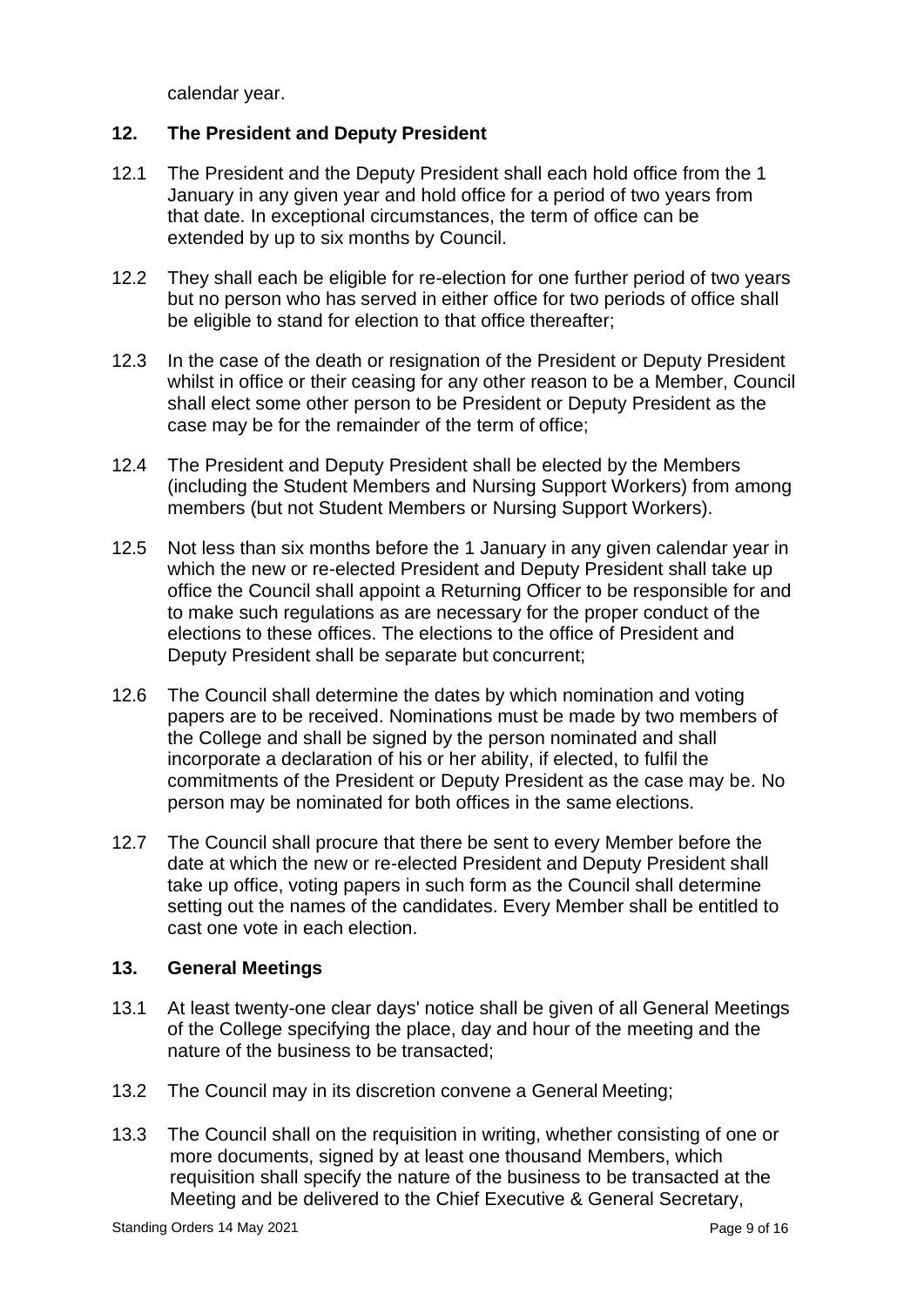convene a General Meeting, provided that the Council shall be deemed to have complied with such requisition if it shall cause the business specified in such requisition to be included on the agenda for the next Annual General Meeting of the College, always provided that a meeting to which the business shall be referred shall be due to take place within three months of the date on which the requisition shall have been delivered to the Chief Executive & General Secretary, and that the Council shall have advised the requisitionists of the action to be taken in response to the requisition; and

13.4 If the Council shall not take action as aforesaid in response to any such requisition nor be deemed to have complied with the same as aforesaid, the requisitionists may themselves convene a General Meeting, and the expenses of convening such a meeting shall be borne by the College, but any meeting so convened shall not be held after six months from the date of delivery of the requisition.

# **14. Annual General Meeting**

- 14.1 A copy of the balance sheet and accounts and report of the auditor shall be available to all Members on request and at the Annual General Meeting;
- 14.2 The Council shall ensure that a summary of the annual report of Council is published at the same time as the notices convening the Annual General Meeting are dispatched to Members; and
- 14.3 The business of the Annual General Meeting shall be to receive the annual report of the Council, the balance sheet and accounts of the College and report of the auditors, and to discuss matters of a professional character which in the opinion of the chair of the meeting are of importance in the interests of the Members.

### **15. Quorum**

- 15.1 One hundred and fifty Members in person or by proxy shall be a quorum for a General Meeting and no business shall be transacted unless a quorum be present; and
- 15.2 If within half an hour from the time appointed for the meeting a quorum is not present the meeting if convened on requisition shall be dissolved, but if an Annual General Meeting it shall stand adjourned until such time not later than two months from the date fixed therefore as the chair shall think fit and if at such adjourned meeting a quorum is not present then any Members who are present in person or by proxy shall form a quorum and transact any business for which the meeting was called.

## **16. Chairing General Meetings**

16.1 The President or in the absence of the President, the Deputy President, shall take the chair at any General Meeting and if neither of these persons is present within fifteen minutes of the time appointed for the meeting the Members personally present shall choose another Member to take the chair;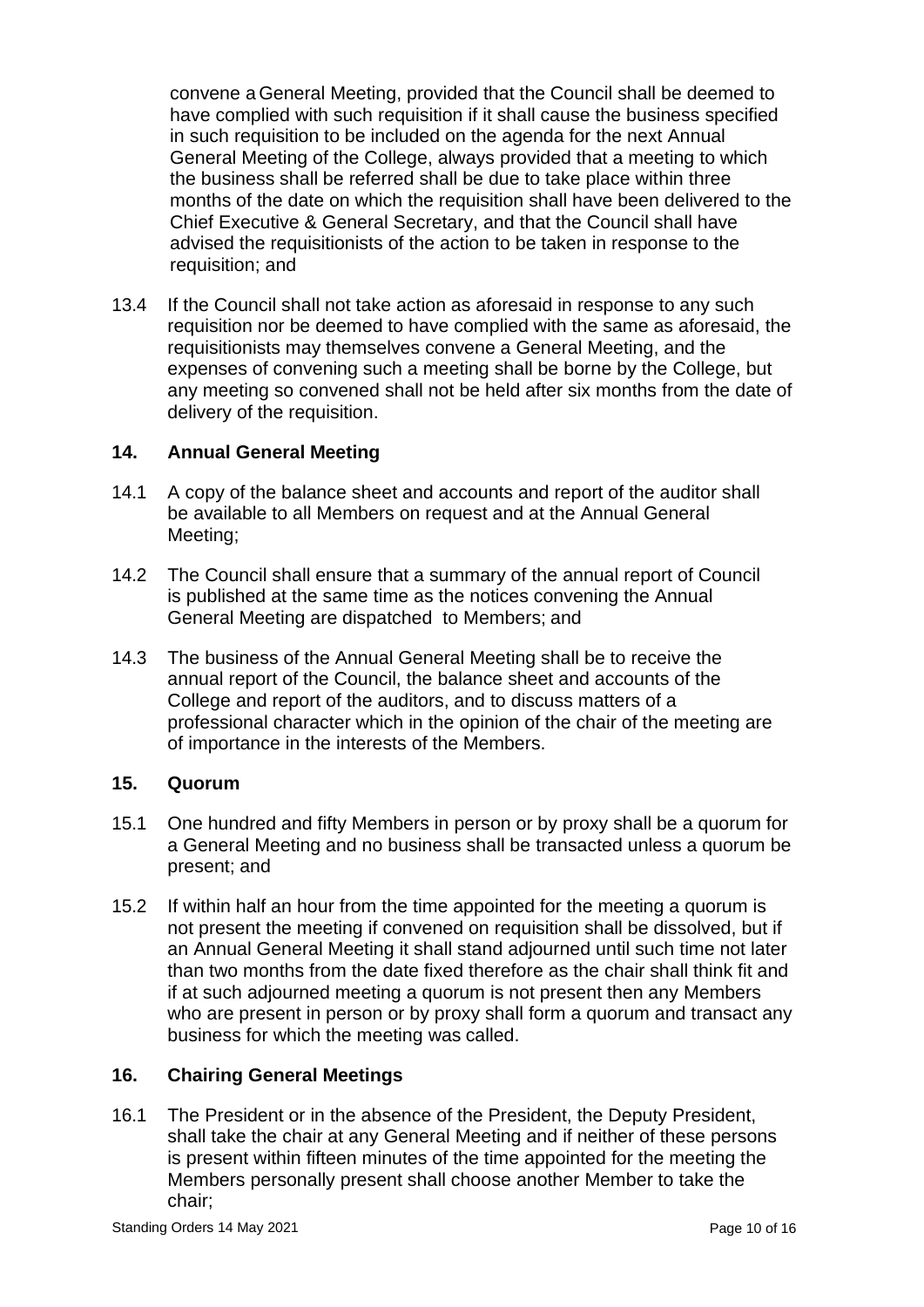16.2 The chair of a General Meeting may with the consent of the meeting adjourn the same from time to time and from place to place, but no business shall be transacted at any adjourned meeting other than business left unfinished at the meeting from which the adjournment took place.

# **17. Voting**

- 17.1 Subject to the provisions of the Charter every question submitted to a General Meeting shall be decided in the first instance by a show of hands, unless a poll is (before or on the declaration of the result of the show of hands) demanded by the chair or by at least ten Members present in person and in the case of equality of votes the chair of the meeting shall on a show of hands or on a poll have a second or casting vote;
- 17.2 Votes may be given personally or in the event of a poll either personally or by proxy;
- 17.3 The instrument appointing a proxy which shall be valid only for the meeting specified therein or its adjournment, shall be either:
	- 17.3.1 in writing and signed by the appointor and shall be deposited at the office of the Chief Executive & General Secretary; or
	- 17.3.2 provided by the appointor electronically in accordance with Standing Order 26.4.2

and in either case shall be received by the College not less than forty-eight hours before the time for holding the meeting or adjournment (as the case may be) at which the person named in such instrument proposes to vote;

- 17.4 No person may be appointed a proxy who is not a Member;
- 17.5 When an official form of proxy is supplied that form shall be used; and
- 17.6 On a show of hands every Member present in person shall have one vote and on a poll every Member present in person or by proxy shall have one vote.

## **18. Voting By Poll**

- 18.1 Where an issue being referred by the Council to the College in General Meeting shall be considered by the Council to be of such importance that all Members should be accorded the opportunity to vote upon it whether or not present in person at the General Meeting the Council may request the President as chair of the meeting or such person as may act as chair of the meeting in the absence of the President to demand a poll in order that proxy votes may be counted;
- 18.2 In such an instance the Council shall ensure that the issue to be voted upon, which shall generally be in the form of a resolution or resolutions put forward by the Council, shall be notified to all Members if possible at the time of giving formal notice of a General Meeting but in any event not less than twenty-one clear days before the date on which the meeting is to be held. A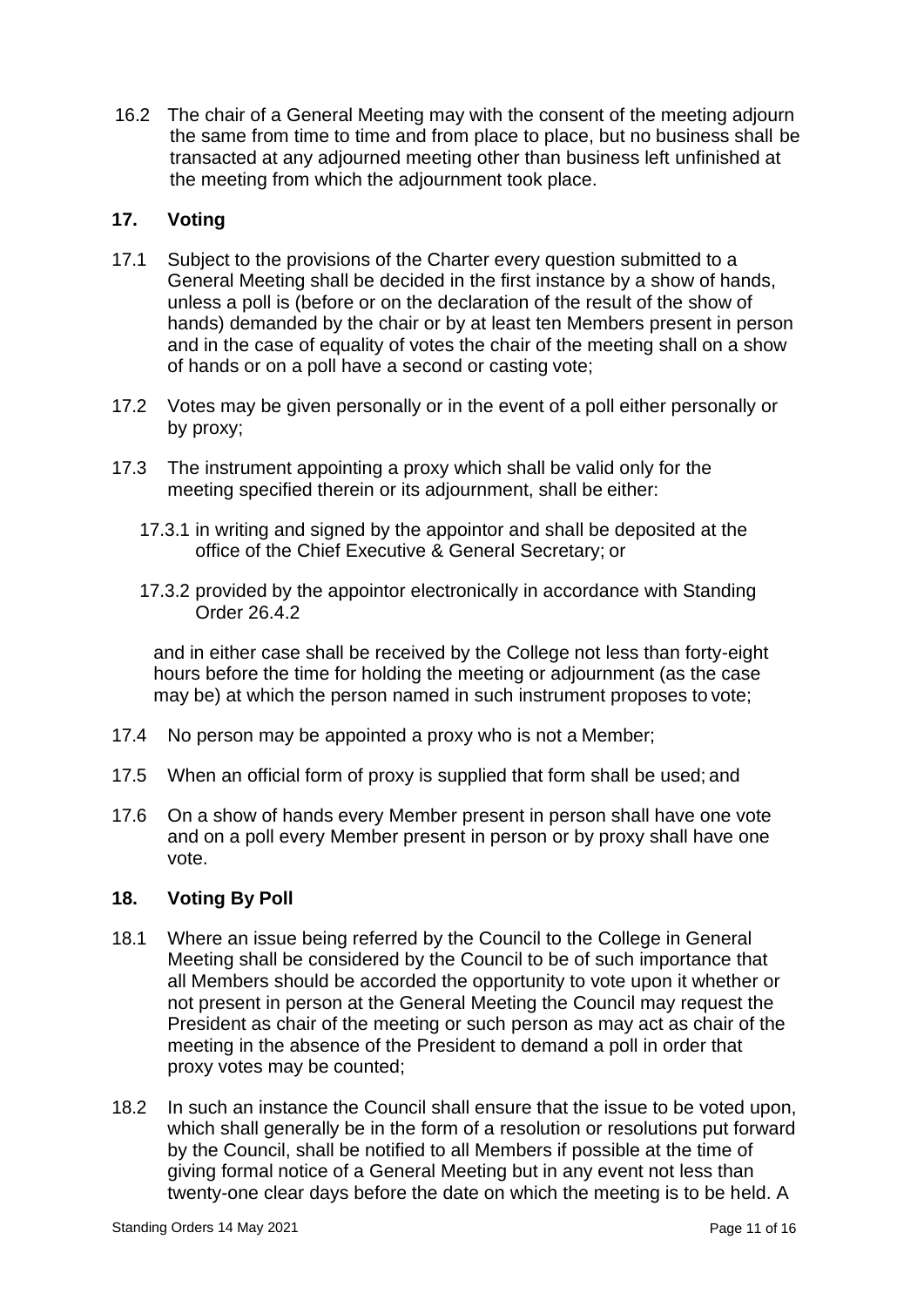proxy voting form and instructions in respect of proxy voting shall be issued at the same time;

- 18.3 As required by Standing Order 17.3 the official proxy voting form shall be received by the College not less than forty-eight hours before the time for the holding of the meeting; and
- 18.4 Where a poll is to be called for in the circumstances described above, the Council shall appoint a Returning Officer to record the votes received either by proxy or in person at the meeting and to report to the chair of the meeting the outcome of the voting.

### **19. Council Meetings**

- 19.1 Meetings of the Council shall take place at least three times in every year. Notices of every meeting of the Council stating the purposes for which the meeting is convened shall be sent to every Council Member at least three clear days before the day of the meeting; and
- 19.2 Questions arising at any meeting shall be decided by a majority of votes, and in the case of an equality of votes the chair shall have a second or casting vote.

### **20. Elections for Chair, Vice-Chair and Honorary Treasurer**

20.1 The Council shall hold biennial elections for the offices of Chair and Vice-Chair of Council. These elections shall be separate but concurrent. With the exception of the student members and Nursing Support Workers all voting Council Members shall be eligible for election. Council shall determine the manner and timescale of these elections. The persons elected shall take up office immediately after the results of the election have been announced. They shall each be eligible for re-election for one further term but no person who has served either office for more than one term shall be eligible to stand for election to that office thereafter. In the case of the death or resignation of the Chair or Vice-Chair or their ceasing for any other reason to be a Member whilst in office the Council shall elect a successor to serve for the balance of the term which would have been served by the deceased or retiring officer.

#### **21. Honorary Treasurer**

21.1 Council shall at the same meeting at which it elects a Chair and Vice-Chair also elect an Honorary Treasurer from amongst the Council Members. This officer shall be nominated and elected in the same manner as the Chair save that no person who holds the office of President or Deputy President, Chair or Vice-Chair may be elected to the office of Honorary Treasurer.

#### **22. Chairing meetings of the Council**

22.1 The Chair or in his or her absence the Vice-Chair shall take the chair at meetings of the Council, but if the Chair or Vice-Chair is not present at the time appointed for holding any meeting, the Council Members present shall choose one of their number to be chair at such meeting.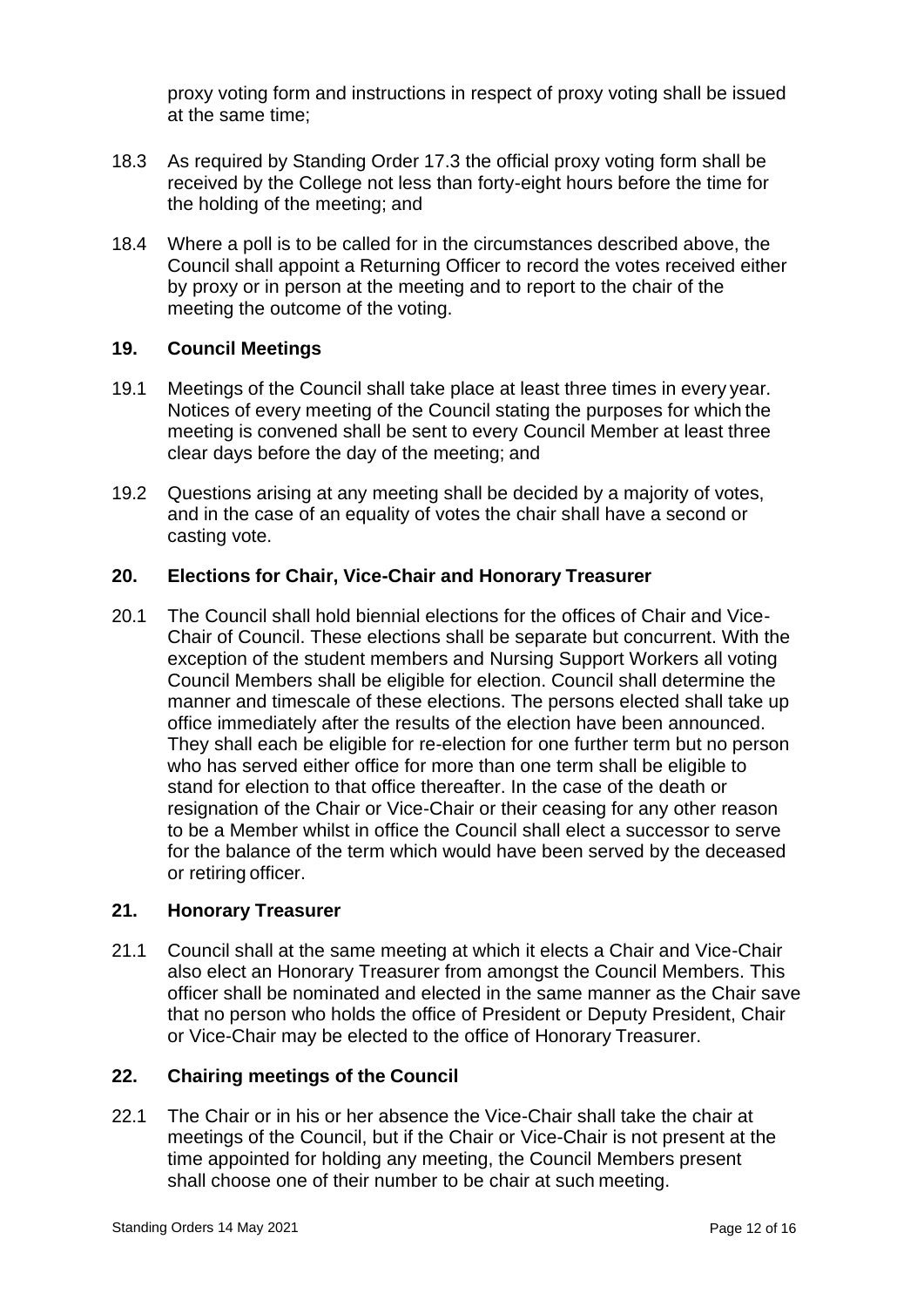# **23. National and Regional Boards**

- 23.1 The Council shall establish National Boards in Scotland, Northern Ireland and Wales and nine Regional Boards in England to which the Council shall delegate responsibility for the management and transaction of the affairs of the College in their respective countries and regions on such terms and in such manner as it shall think fit; and
- 23.2 The Council shall approve the constitution of the National and Regional Boards provided always that members appointed to the relevant Board are from amongst the Members whose notified addresses fall within the country of the respective National Board, or the region of the respective Regional Board. The National and Regional Boards shall be responsible for the conduct of the elections in the countries and regions concerned in conjunction with Council's procedures and regulations for elections.
- 23.3 The Country and Regional Boards shall elect a chair from amongst their members annually.

## **24. Congress**

- 24.1 The Council shall make regulations for the election of a chair of Congress; and
- 24.2 The Council may also make alter or repeal Regulations for the election and appointment of such representatives and for the conduct of such representative body, in such manner and subject to such provisions as the Council shall in its discretion determine.

## **25. Accounts**

- 25.1 The Council shall cause true accounts to be kept of all money received and expended by the College and of the assets, credits and liabilities of the College. The books of account shall be kept at the offices of the College or at such other place as the Council shall think fit; and
- 25.2 At each Annual General Meeting the Council shall lay before the College a balance sheet containing a summary of the property, assets and liabilities of the College, and an income and expenditure account made up from the date up to which the last preceding balance sheet and income and expenditure account were made and to a date not more than nine months before the date of such meeting. Every such balance sheet shall be accompanied by a report of the auditors and shall be signed by any two of the following, namely, the Chair or Vice-Chair or the Honorary Treasurer and countersigned by the Chief Executive & General Secretary or such other officer as the Council may designate.

## **26. Notices**

Standing Orders 14 May 2021 **Page 13 of 16** Standing Orders 14 May 2021 26.1 Subject to the provisions of the Charter and these Standing Orders, a document or information (including any notice) to be given, sent or supplied to a Member may be given, sent or supplied in Hard Copy Form, in Electronic Form or (in the case of communications by the College) by making it available on a website, provided that a document or information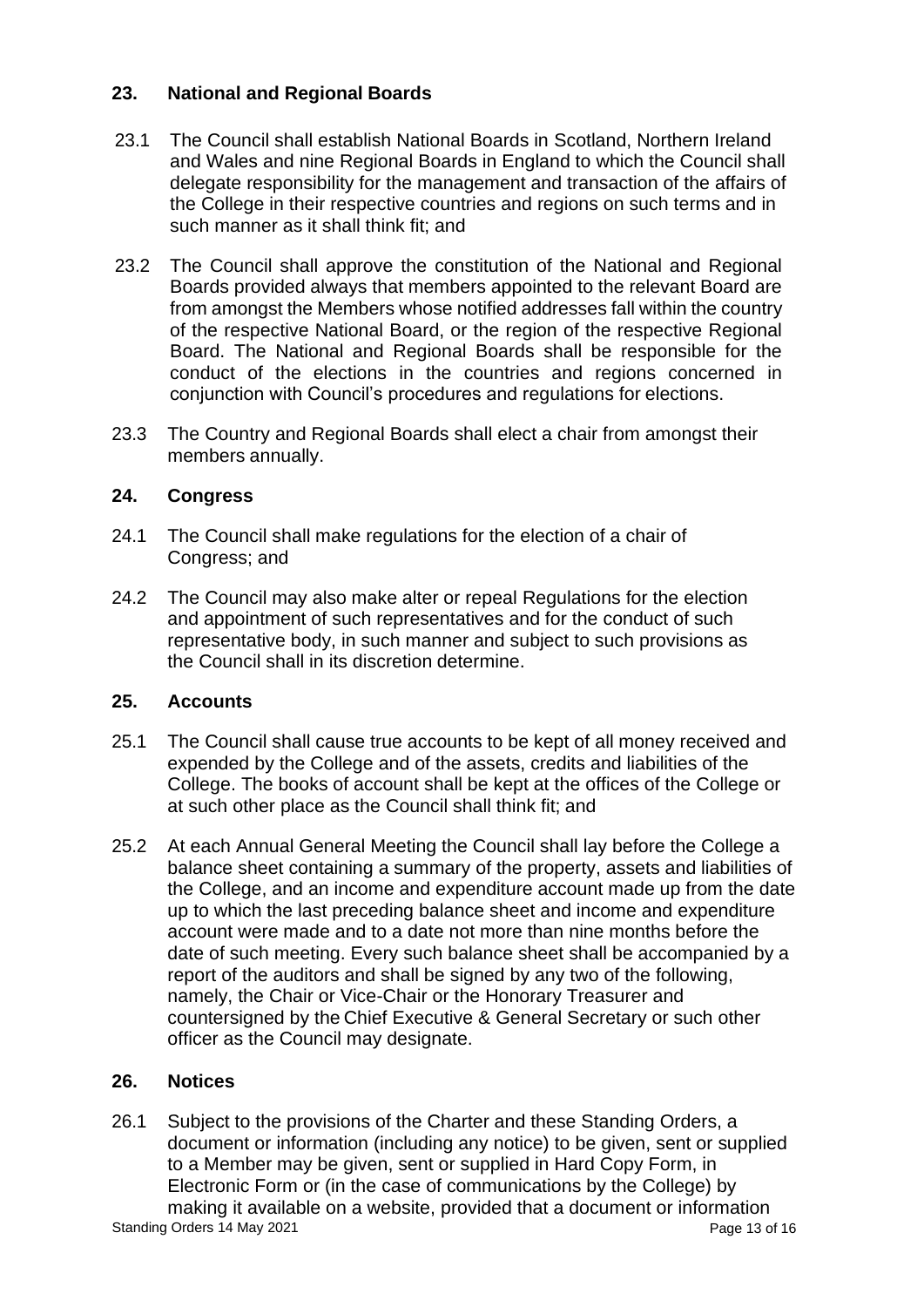(including any notice) may only be given, sent or supplied:

- 26.1.1 in Electronic Form if the recipient has agreed (generally or specifically) that the document or information may be sent or supplied in that manner; or
- 26.1.2 by being made available on a website if the recipient has been requested to consent (generally or specifically) that the document or information may be sent or supplied in that manner and the College has not received a response within the period of 28 days beginning with the date on which the request was sent, provided that:
	- (a) the request stated clearly what the effect of a failure to respond would be; and
	- (b) no such request has been sent by the College in the preceding 12 months;

and the recipient has not revoked that agreement;

- 26.2 Any notice or document to be sent or supplied to Council Members in connection with the Council Members taking decisions may also be sent or supplied by the means by which that Member has asked to be sent or supplied with such notices or documents for the time being;
- 26.3 Any document or information (including any notice) sent to a Member may be sent to the Member's postal address as shown on the Roll or (in the case of documents or information sent by Electronic Means) to an Address specified for the purpose by the Member, provided that:
	- 26.3.1 a Member whose registered address is not within the United Kingdom and who gives to the College an address within the United Kingdom at which notices may be given to him or her, or an Address to which notices may be sent by Electronic Means, shall be entitled to have notices given to him or her at that Address, but otherwise no such Member shall be entitled to receive any notice from the College; and
	- 26.3.2 the College is not required to send notice of a General Meeting to a Member for whom it no longer has a valid Address; and
- 26.4 Any document to be sent or supplied by a Member to the College under these Standing Orders may only be sent or supplied:
	- 26.4.1 in the case of documents in Hard Copy Form, by sending or delivering them to the Chief Executive & General Secretary at the College's head office or to such other address as may be specified by the College; or
	- 26.4.2 in the case of documents in Electronic Form, by sending them by Electronic Means to an Address notified to the Members for that purpose.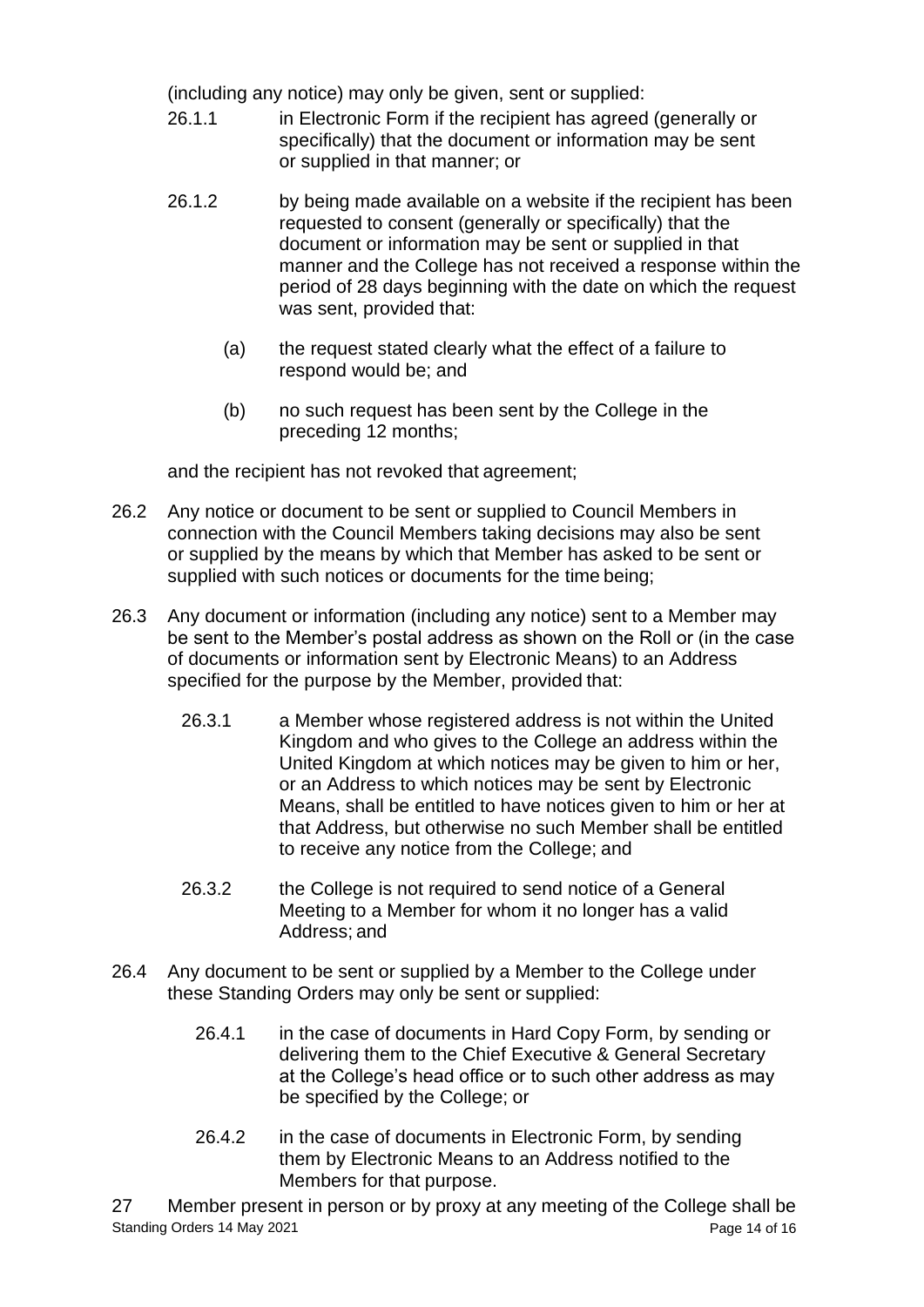deemed to have received notice of the meeting and of the purposes for which it was called.

- 28. Where any document or information is sent or supplied under these Standing Orders:
- 28.1 Where the document or information is sent or supplied by post, service or delivery it shall be deemed to be effected 48 hours after the envelope containing it was posted. In proving such service or delivery it shall be sufficient to prove that such envelope was properly addressed and posted;
- 28.2 Where the document or information is sent or supplied by Electronic Means to an Address specified for the purpose by the intended recipient, service or delivery shall be deemed to be effected on the same day on which it is sent or supplied. In proving such service it shall be sufficient to prove that it was properly addressed; and
- 28.3 Where the document or information is sent or supplied by means of a website, service or delivery shall be deemed to be effected when:
	- (a) 28.3.1 the material is first made available on the website;or
	- (b) 28.3.2 (if later) when the recipient received or is deemed to have received notification of the fact that the material was available on the website.
- 29.1. A Member may agree with the College that notices or documents sent to that Member in a particular way are to be deemed to have been received within a specified time of their being sent, and for the specified time to be less than 48 hours; and
- 29.2 Where any document or information has been sent or supplied by the College by Electronic Means and the College receives notice that the message is undeliverable:
	- 29.2.1 if the document or information has been sent to a Member and is notice of a General Meeting, the College is under no obligation to send a Hard Copy of the document or information to the Member's postal address as shown on the Roll, but may in its discretion choose to do so;
	- 29.2.2 in all other cases, the College will send a Hard Copy of the document or information to the Member's postal address as shown on the Roll, or in the case of a recipient who is not a Member, to the last known postal address for that person;
	- 29.2.3 the date of service or delivery of the documents or information shall be the date on which the original electronic communication was sent, notwithstanding the subsequent sending of Hard Copies.
- 30 The accidental omission to give notice of any meeting of the College or of